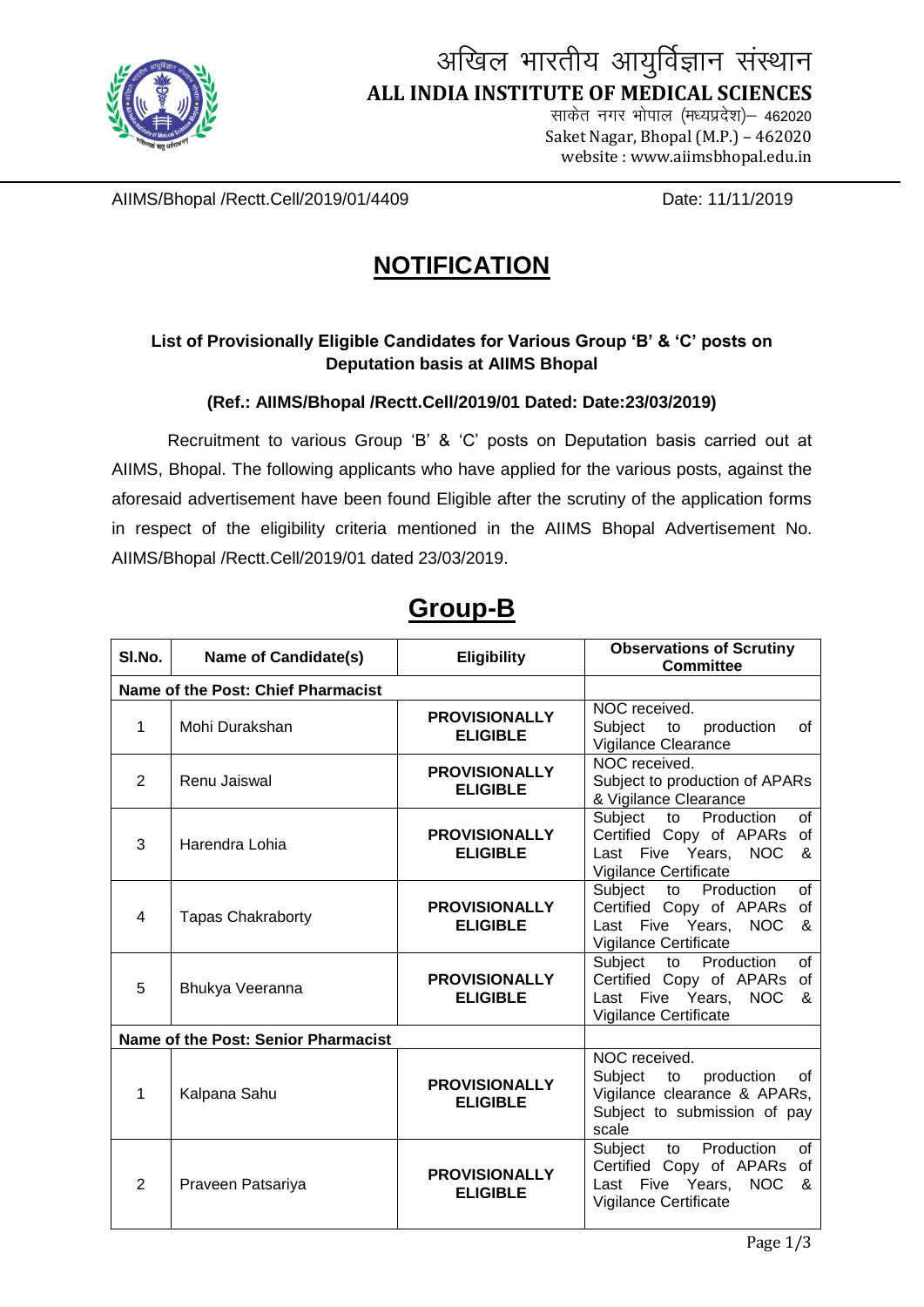| SI.No.                                       | <b>Name of Candidate(s)</b>                        | <b>Eligibility</b>                                         | <b>Observations of Scrutiny</b><br><b>Committee</b>                                                                                |  |  |
|----------------------------------------------|----------------------------------------------------|------------------------------------------------------------|------------------------------------------------------------------------------------------------------------------------------------|--|--|
|                                              | Name of the Post: Pharmacist Grade - I             |                                                            |                                                                                                                                    |  |  |
| $\mathbf{1}$                                 | Kalpana Sahu                                       | <b>PROVISIONALLY</b><br><b>ELIGIBLE</b>                    | NOC received.<br>Holding<br>analogous<br>post,<br>Subject to production<br>οf<br>APARs, subject to submission<br>of pay scale      |  |  |
| 2                                            | Renu Jaiswal                                       | <b>PROVISIONALLY</b><br><b>ELIGIBLE</b>                    | Subject<br>Production<br>of<br>to<br>Certified Copy of APARs<br>of<br>Last Five Years,<br><b>NOC</b><br>&<br>Vigilance Certificate |  |  |
| $\mathbf{3}$                                 | Vijay Kumar Prajapati                              | <b>PROVISIONALLY</b><br><b>ELIGIBLE</b>                    | Subject<br>Production<br>of<br>to<br>Certified Copy of APARs<br>0f<br>Last Five Years,<br><b>NOC</b><br>&<br>Vigilance Certificate |  |  |
|                                              | Name of the Post: Technical Assistant/ Technicians |                                                            |                                                                                                                                    |  |  |
| $\mathbf{1}$                                 | Neel Kamal Kujur                                   | <b>PROVISIONALLY</b><br><b>ELIGIBLE</b>                    | Subject to<br>Production<br>οf<br>Certified Copy of APARs<br>of<br>Last Five Years,<br><b>NOC</b><br>&<br>Vigilance Certificate    |  |  |
|                                              | Name of the Post: Manager/Supervisor /Gas Officer  |                                                            |                                                                                                                                    |  |  |
| 1                                            | Rajesh Kumar Singh                                 | <b>PROVISIONALLY</b><br><b>ELIGIBLE</b>                    | Production<br>Subject<br>to<br>οf<br>Certified Copy of APARs<br>οf<br>Last Five Years,<br><b>NOC</b><br>&<br>Vigilance Certificate |  |  |
|                                              | Name of the Post: Office Superintendent            |                                                            |                                                                                                                                    |  |  |
| 1                                            | Preeti M Nair                                      | <b>PROVISIONALLY</b><br><b>ELIGIBLE</b>                    | NOC received.<br>Vigilance<br>clearance,<br><b>ACR</b><br>Copies received                                                          |  |  |
| 2                                            | Aju Joseph                                         | <b>PROVISIONALLY</b><br><b>ELIGIBLE</b>                    | NOC and Vigilance clearance<br>received. Subject to production<br>of APARs                                                         |  |  |
|                                              | Name of the Post: Personal Assistant               |                                                            |                                                                                                                                    |  |  |
| 1.                                           | K Shankar                                          | <b>PROVISIONALLY</b><br><b>ELIGIBLE</b>                    | Production<br>Subject<br>to<br>of<br>Certified Copy of APARs of<br>Last Five Years, NOC<br>&<br>Vigilance Certificate              |  |  |
| $\overline{2}$                               | <b>Bindu Prasad</b>                                | <b>PROVISIONALLY</b><br><b>ELIGIBLE</b>                    | Production<br>Subject<br>to<br>of<br>Certified Copy of APARs of<br>Last Five Years,<br><b>NOC</b><br>&<br>Vigilance Certificate    |  |  |
|                                              | Name of the Post: Assistant Engineer (Electrical)  |                                                            |                                                                                                                                    |  |  |
| $\mathbf{1}$                                 | Shashank Gupta                                     | <b>PROVISIONALLY</b><br><b>ELIGIBLE</b>                    | NOC received.<br>Subject to production of APARs<br>& Vigilance                                                                     |  |  |
| Name of the Post: Assistant Engineer (Civil) |                                                    |                                                            |                                                                                                                                    |  |  |
| 1                                            | <b>Bharat Kumar Chaurasia</b>                      | <b>PROVISIONALLY</b><br><b>ELIGIBLE</b>                    | Production<br>Subject<br>to<br>of<br>Certified Copy of APARs of<br>Last Five Years,<br><b>NOC</b><br>&<br>Vigilance Certificate    |  |  |
| 2                                            | Akshay Kumar Pandey                                | <b>PROVISIONALLY</b><br><b>ELIGIBLE</b>                    | Production<br>Subject to<br>of<br>Certified Copy of APARs of<br>Last Five Years,<br><b>NOC</b><br>&<br>Vigilance Certificate       |  |  |
| Name of the Post: Assistant Security Officer |                                                    |                                                            |                                                                                                                                    |  |  |
| 1                                            | Mohammad Rajik                                     | <b>PROVISIONALLY</b>                                       | NOC, APARs and Vigilance<br>Clearance received.                                                                                    |  |  |
| 2                                            | Mahesh Chand Jat                                   | <b>ELIGIBLE</b><br><b>PROVISIONALLY</b><br><b>ELIGIBLE</b> | Production<br>Subject<br>to<br>of<br>Certified Copy of APARs of<br>Last Five Years,<br><b>NOC</b><br>&<br>Vigilance Certificate    |  |  |